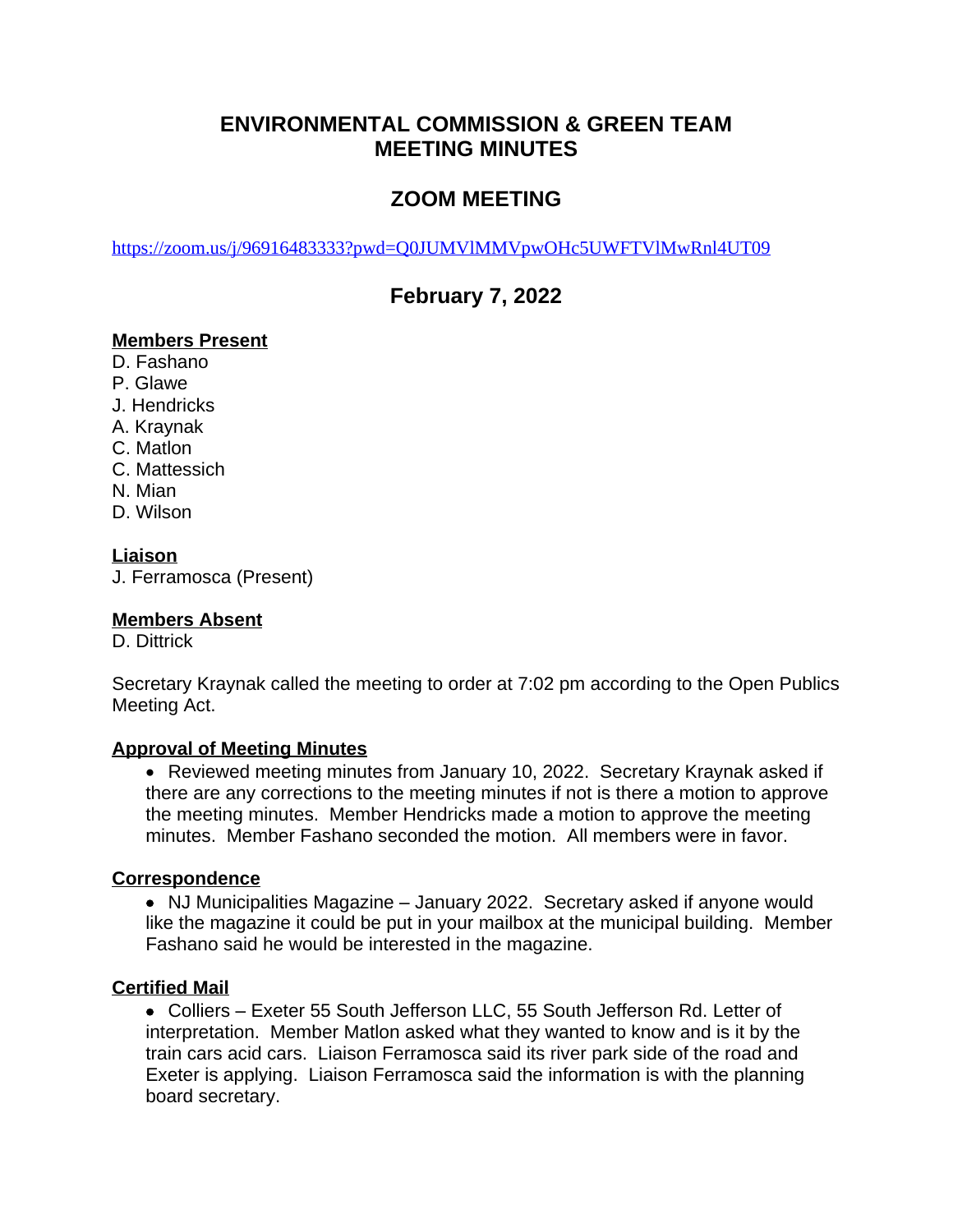#### **Old Business**

 Compost Bins – Secretary Kraynak said that at the recent Stoneybrook Farm & Garden meeting Secretary Kraynak said that they could ask the gardeners if they would be interested in a compost bin. All members agreed to distribute to the gardeners. Member Mian said to save two compost bins for Allegro School.

• April 2022 Shred Day Event – Member Fashano said that the Shred Day event is Saturday, April 16. Member Fashano said that do we have approximately 200 tote bags left to be distributed. Secretary Kraynak said yes. Member Fashano said that we would have to order more tote bags for Hanover Township Day.

#### **New Business**

- Milkweed Plants at Stoneybrook Farm & Garden. Secretary Kraynak said that at the recent Stoneybrook Farm & Garden meeting that the milkweed plants need some care. Member Matlon said to table it until Spring to see what it looks like at the garden.
- Sustainable Jersey Member Mattessich and Member Mian discussed Sustainable Jersey and the documents needed to submit to Sustainable Jersey. Member Mattessich said that it should be submitted by May 22, but July and August it can be re-worked. Member Mattessich said that almost over 275 points would be submitted. Member Mattessich said for the 275 points some of the documents to be submitted tree hazard inventory, community forestry plan, greenhouse gas emission, fleet vehicles residential and commercial, tree planting program. Member Mian said the Sustainable Jersey Summit is in June in Holmdel if anyone would like to attend. Member Glawe said that the actions need to be done.
- Environmental Booklet Member Fashano said that there is an Environmental Achievement Home Echo Guide booklet that was in a magazine. Member Fashano suggested if it could be put in the Hanover Happenings newsletter mailed out twice a year. Member Fashano said he will check into it.
- Litter Member Mattessich said that there is trash behind Rt. 287. Chairman Wilson said there is trash, plastic bags, food cartons on Patriot's Path. There are many areas along roads in need of cleanup. Liaison Ferramosca suggested that the SLAP program may be able to help. Member Matlon said there is trash on Horsehill Rd. on land between Shop Rite and the solar panel field. Liaison Ferramosca said he would check with Shop-Rite to see if they are going to clean it up. (note that Member Matlon did witness a person picking up trash in that area after our meeting. It appeared to be an employee.) Also, Member Matlon indicated that Morristown Beard is listed on the Adopt a Highway sign in the area of the Whippany Rd./Rt.24 underpass and the litter in that area is also considerable. Liaison Ferramosca indicated someone from Hanover Township would contact Morristown Beard about cleaning up that area.